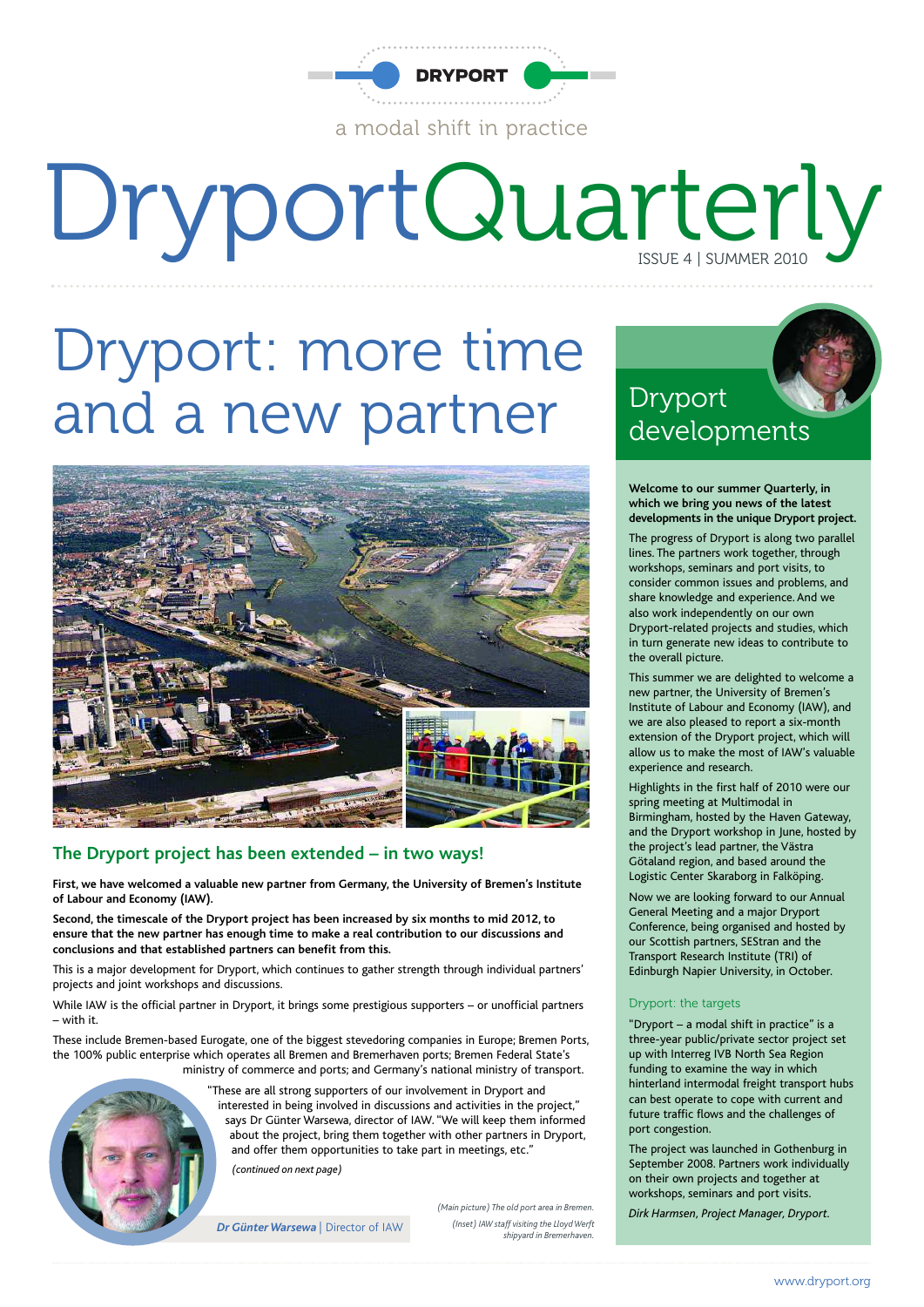# New partner, new dimension

IAW brings a whole new dimension to Dryport; its research programme includes a number of projects to consider issues such as governance problems, conflict management, and which types of rules and regulations are best suited for modern economic development in the region.

"We have been asking questions such as 'How do private enterprise and public authorities work together?'. All of these questions are very important in the context of a dryport development and we believe that our experience and research will make the Dryport project even more comprehensive in its work," says Dr Warsewa.

He welcomes the extension of the Dryport timetable: "Without this extra six months, we would have only had a very small window of opportunity to join the project and take part in activities," he says. "For everybody it was a good solution that we could extend the project in this way."

IAW is hoping to organise a Dryport meeting at the end of 2010 or early in 2011; it is also looking to do a comparison of case studies involving port extensions and how these fit in with the local business and residential communities.

"We would compare the experiences at Felixstowe and Falköping, for example, with our own at Bremen; through this we would hope to find some systematic information and results about the best procedures in extending logistics activity," says Dr Warsewa. "We have also done a good deal of research into maritime issues such as shipbuilding and the development of port sites, and all of this could be interesting for this work."



**Bremen Ports – a European leader**

*Bremen and Bremerhaven, Europe's fourth largest container port, handled 4.5 million teu last year, despite an 18.5% fall in throughput as the recession hit. Bremerhaven is also Europe's number one vehicle handling port.*

*Bremen city state has announced plans to develop an onshore and offshore energy cluster. This would include a dedicated terminal for the offshore industry, targeting in particular Germany's plans for at least 23 wind farms in the North Sea and another nine in the Baltic.*

*One of the biggest challenges for the twin ports – and particularly for Bremerhaven – is lack of space for future expansion. "Our ports are surrounded by nature preservation areas and by the city itself, so there is no space for any kind of expansion," says Dr Warsewa. "This means that alternative solutions must be found and a strategy drawn up for not just maintaining the port operation but also strengthening it, particularly in the growth of container handling.*

*"These are very big questions for our ports and explain the interest for Bremen Ports in the Dryport project."*

## Location, connections, layout: the vital ingredients

**THE right location, excellent connections, carefully planned layout and targeted marketing – all of these are key factors if the design and development of a Dryport is ultimately to be successful. That was the message Dryport partners heard at a special workshop held in Sweden in June.**

Hosted by Dryport's lead partner, the Västra Götaland region, the workshop discussed site assessment, physical planning and the marketing of a Dryport.The gathering was based around the Logistic Center Skaraborg, a concept that has been created and developed at Falköping by the regional administration in cooperation with the Port of Gothenburg and the Municipality of Falköping.

#### 'All of the partners put forward suggestions from their own experience and investigations as to how best a Dryport can be designed.'

"Our Swedish colleagues shared their experience in the development of the Logistic Center Skaraborg; we learned how they have achieved what has been completed so far, and their strategy for developing the site further," says Richard Morton, Dryport

project communications manager. "All of the partners put forward suggestions from their own experience and investigations as to how best a Dryport can be designed."

A well-planned Dryport offers a huge range of advantages to the shipping and logistics world – such a facility can:

- *Ease congestion at the seaports it serves;*
- *Smooth the flow of products along the supply chain;*
- *Provide space for storage, handling, repacking and adding value;*
- *• Reduce road miles by encouraging freight on to rail or water;*
- *Provide an interface between the different modes of transport;*
- *• Deliver environmental, economic and efficiency benefits.*

However, in order to deliver these advantages, careful planning and targeted marketing is essential, says Mr Morton.This includes considering the impact on, and relationships with, the local community.A key point raised was the challenge of planning a Dryport and/or intermodal terminal for the best results when it is not known who might use the facility.

The site at Falköping is a relatively small intermodal terminal operated by ISS TraffiCare.The vision is to develop a 70-hectare site to serve as a Dryport/ Railport for the seaport of Gothenburg and other regional ports.

Designs have been drawn up but the new Dryport terminal will not be built until there is the traffic to justify it, says Leif Bigsten, strategic development manager at Falköping Municipality. "We are preparing everything so that we can be quick to respond as required."

Preparatory land work will start this autumn and additional rail links will be installed as they are needed. The plan is to build the terminal in three phases, to a maximum capacity of 300,000 teu a year.

Among occupiers of the present facility at present, Stora Enso uses Falköping as a hub to receive deliveries from forests up to 150 kilometres away; the timber is then loaded on to trains for delivery to its paper mills for processing.

"At present they are loading about five trains a week; next year they will be loading two full trains a day with timber for their mills," said Mr Bigsten. "They are also looking into plans to handle wood pellets or chips at Falköping, for biofuel."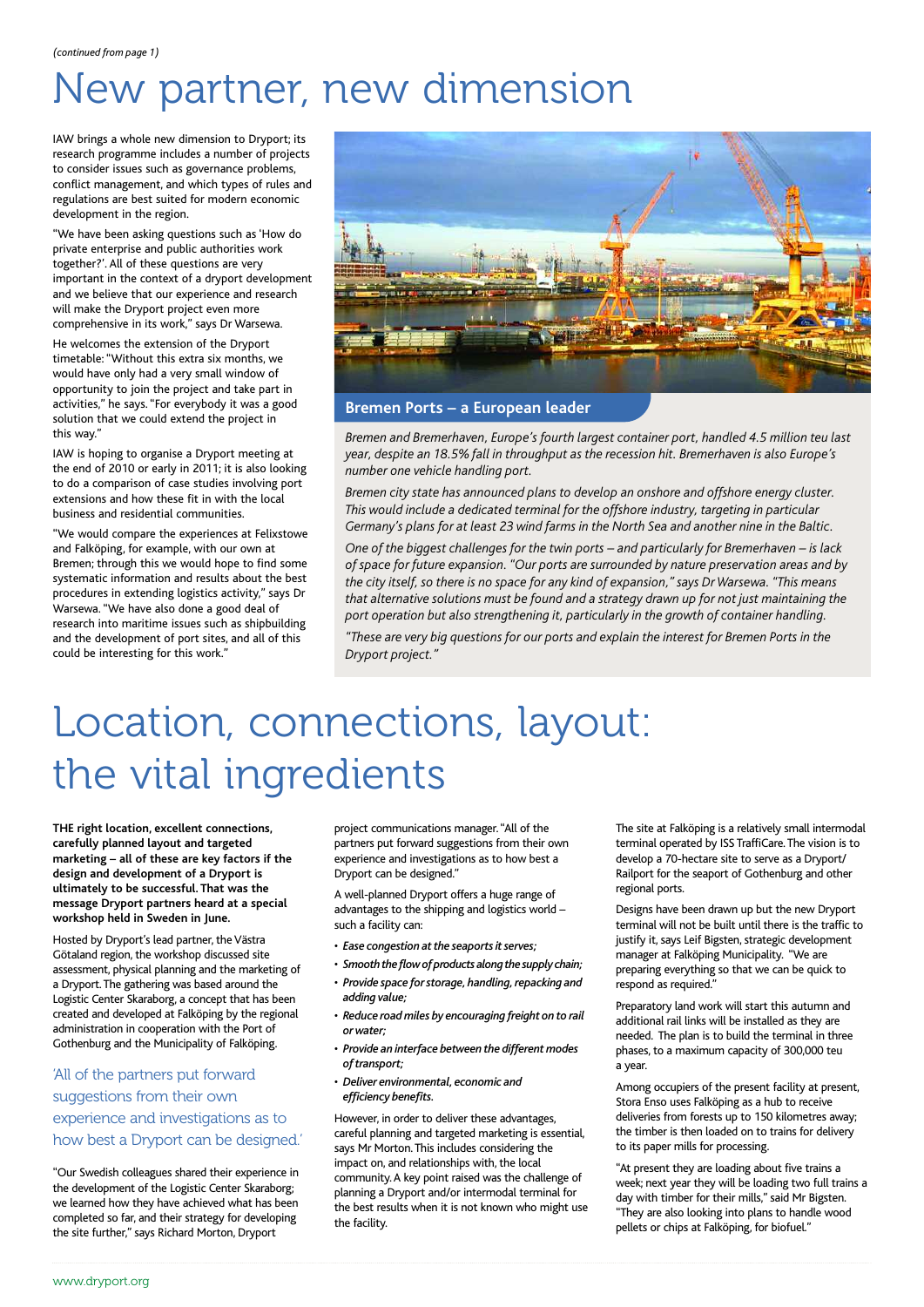# Green Corridors – the essential links

**The ongoing work of the Dryport partners fits neatly with the aspirations of the European Commission's Green Corridors initiative and there are clear opportunities for the two projects to work together.**

Jerker Sjögren, a special adviser in the Swedish Ministry of Enterprise, Energy and Communications and the coordinator of Green Corridors, had a meeting with Dryport partners in Gothenburg in June.

"We had broad discussions about links between the two projects and what we could do together in the future," he says.

"One of the crucial factors for Green Corridors is about nodes – terminals, transhipment points, hubs, etc., because it is in the nodes, where you have logistics activities and

businesses, that you find there is dialogue between goods owners and transport companies. That is why the Dryport concept fits in very well. There are a lot of components

that could draw from the experience of the Swedish Dryport activity, as well as that of the other Dryport partners."

Green Corridors was set up to look at the challenges for the logistics sector and society in achieving long-term sustainability – recognising that transport is not only part of the problem but also part of the solution.

The central theme is that developing transnational transportation routes (Green Corridors) stretching from the Nordic region down to Europe would reduce environmental and climate impact, while increasing efficiency, competitiveness and safety. The EC's Green Paper on TEN-T, outlining proposals for a new core network for transport in Europe, advocates the concept of Green Corridors.

"This document talks about a new core network for transport in Europe. In my view, ten to 15 years from now there should be Green Corridors linking the big cities and hubs," says Mr Sjögren. "Because by then, nobody should want to have anything else.

"But at the same time, this must be business driven and represent absolutely the best solutions from the environmental and climate perspective."

*Jerker Sjögren* | Special Adviser | Swedish Ministry of Enterprise

Green Corridors, set up in 2008, is managed by the Swedish Logistics Forum. One of the pilot projects it is working on is transport from Norway via Gothenburg and Copenhagen, and down to Rotterdam. "This, of course, means passing Gothenburg – and the Falköping [Logistic Center Skaraborg] facility," he says.

No one needs reminding that there is less money around for major investment projects these days; Mr Sjögren says the main efforts should be focused on using existing infrastructure in a more efficient way. That includes talking about issues such as border crossings.

"Often when we talk about bottlenecks, we are talking about infrastructure – but administrative bottlenecks are sometimes even worse," he says. "This takes time to sort out but you have to work together on this."

Green Corridors has three key objectives: to demonstrate efficient transport solutions by joining forces to upgrade ongoing transport efforts; to promote the development of Green Corridors in EU transport policy; and to establish international partnerships that can lead to Green Corridors to and from the Nordic region.

It works closely with the government offices in Denmark, Finland and Norway, and also with the EU's research consortium Super Green. A series of pilot projects are being worked through, and companies such as Volvo and Scania are playing an active part in the initiative. The pilot projects stretch through to 2012, when the results will be fed into discussions on European transport policy.

## Dryport partners base hub ambitions on geography

**The hub ambitions of Dryport partners Emmen and Coevorden are based on their geographically excellent position in Europe, located on the Dutch-German border.**

The two towns are on the E233 highway which links the giant ports of Rotterdam, in the Netherlands, and Hamburg, in Germany. For truck drivers, Emmen/Coevorden is a perfect drive from Rotterdam, Hamburg and Bremen, offering an ideal stopping off and resting point.

As well as looking to build on existing dryporttype operations, the municipalities of Emmen and Coevorden are keen to see the E233 designated as a TEN-T route and, subsequently, a Green Corridor.

"That would really put us on the map and would be a big boost to our dryport ambitions," says Henk de Jong, business development officer at Emmen."We will be making a proposal to Europe this autumn and hope for a decision in the next six months. We are proposing a Green Corridor where the use of biofuels, natural gas and electric-powered vehicles are promoted."

Coevorden has a clearly defined hub function now; it already incorporates the Europark crossborder industrial site, with the Euroterminal accessible by road, rail and water. The partners

want to expand and promote this operation, and develop a complementary dryport at Emmen, making the most of rail links already in place at the EMMTEC Services plant.

At present, EMMTEC's excellent rail facilities are only used by the company itself; the idea is to encourage other factories to use the link for moving their cargoes. "By opening this service to other factories in the region of Emmen, it should become a third terminal in this region," says Mr de Jong. "This would really put us at the centre of an excellent logistics network."

While it is clear that there are real possibilities, the partners will take "well-considered, small steps" to ensure that the right decisions are made, he emphasises.

At present about 1 million tonnes of goods are carried annually by the EMMTEC rail link. Another 500,000 tonnes would justify a major investment.

In the current layout, all trains departing EMMTEC have to make the journey into the main station in the centre of Emmen to access the main line. The plan is to create a direct link from EMMTEC to the main line, removing freight trains from the town centre. This ties in with plans to redevelop the

area around the stations in Emmen and Coevorden for residential and other needs.

There is funding for the upgrading of the rail link to Emmen and Coevorden and part of this can be used to improve the links with the new terminal at EMMTEC and Euroterminal Coevorden.

The two municipalities, supported by the Province of Drenthe, have commissioned some detailed research into the dryport potential in the area. "The resulting report agreed that there are certainly possibilities," says Mr de Jong.

"However, one of the most important suggestions from our consultants was that we need to do further marketing and promotion, in the Netherlands and Germany – because some of the major shippers on the market simply don't know what we have to offer. So that is the next step – make people more aware of where we are and what we do!"